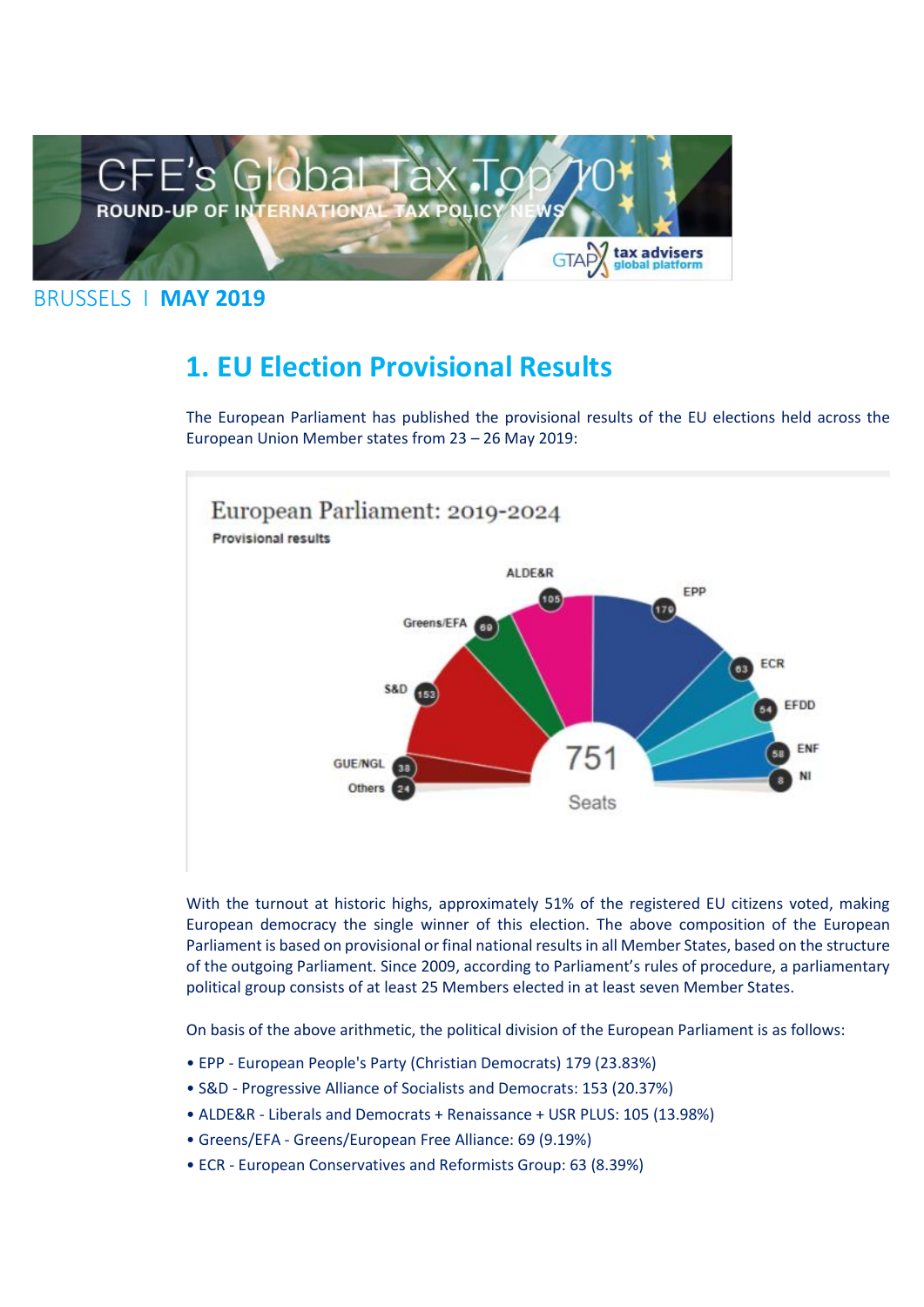- ENF Europe of Nations and Freedom Group: 58 (7.72%)
- EFDD Europe of Freedom and Direct Democracy Group: 54 (7.19%)
- GUE/NGL European United Left Nordic Green Left: 38 (5.06%)
- NI Non-affiliated Members: 8 (1.07%)

• Others - Newly elected Members not allied to any of the political groups set up in the outgoing Parliament: 24 (3.20%)

The EU Parliament in 2014 informally introduced the Spitzenkandidat system, a lead candidate for the EU Commission presidency, allowing the largest parliamentary group to nominate the Commission President. Considering that the two largest groups no longer benefit from clear majority in the new Parliament, and with the opposition to the Spitzenkandidat process from French President Macron, it remains to be seen how will the process evolve politically and what type of coalitions could be formed.

According to the Treaties, Member states formally nominate EU Commission presidency candidate, but in doing so, they must take account of the European election results. The European Parliament approves the Commission President with an absolute majority (half of the MEPs plus one).

The Commission President gives political guidance to the Commission, calls and chairs meetings of the college of the Commissioners, leads the Commission's work in implementing EU policies, takes part in G7 meetings and contributes to major debates both in the European Parliament and between EU governments in the Council of the European Union.

# **2. The General Court Annuls the Commission's Decisions Concerning the Polish Tax on the Retail Sector**

The General Court of EU has annulled the Commission's decision regarding the Polish retailer tax. [The](https://taxadviserseurope.us16.list-manage.com/track/click?u=0823f78338ab363b7e312367d&id=39514776de&e=d675bf34cb)  [court ruled](https://taxadviserseurope.us16.list-manage.com/track/click?u=0823f78338ab363b7e312367d&id=39514776de&e=d675bf34cb) on Thursday 16 May that the European Commission erred in considering the tax as State aid and annulled the EU's decision on the contested measure.

In 2016, Poland introduced a retailer tax imposing 0.8% revenue taxation on retailers with monthly sales from PLN 17 million to 170 million, and 1.4% for shops with sales above PLN 170 million. The European Commission launched a State aid procedure against Poland as the Commission understood that the retailer tax construction favoured smaller shops, which could be seen as State aid. The Thursday ruling of the EU Court means that Poland will be able to resume collection of the suspended tax on the retail sector. However, Poland's Finance Ministry said on Thursday that the suspension on the tax will remain in place until the end of 2019 as the decision will likely be under appeal.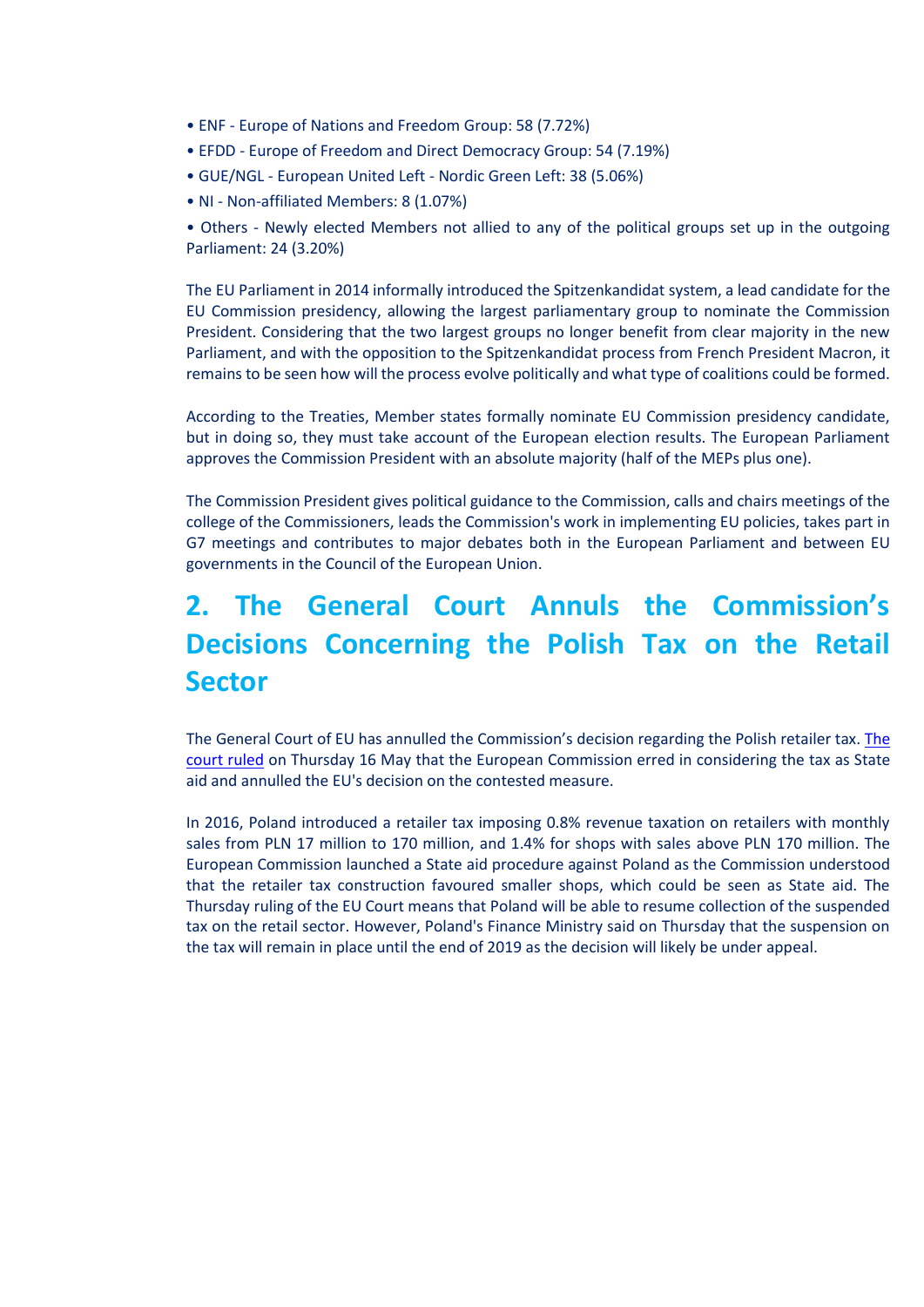## **3. OECD Publishes Tax Morale Submissions**

The OECD has published the [submissions](https://taxadviserseurope.us16.list-manage.com/track/click?u=0823f78338ab363b7e312367d&id=3dc7628f0f&e=d675bf34cb) received in response to the public consultation on the draft report on tax morale.

The consultation was launched following a **Public Consultation Document** being published which updates previous OECD research on tax morale in individuals and, additionally, presents a new business section, using OECD tax certainty data to discuss business tax morale in developing countries. The forthcoming publication, entitled "What is driving tax morale? An empirical analysis on social preferences and attitudes towards taxation" is expected to be published later in 2019.

The comments submitted by CFE on behalf of the Global Tax Advisers Platform can be viewed on our [website.](https://taxadviserseurope.us16.list-manage.com/track/click?u=0823f78338ab363b7e312367d&id=8d35195c2d&e=d675bf34cb)

# **4. Council Revises its EU List of Non-Cooperative Jurisdictions**

The Council [decided](https://taxadviserseurope.us16.list-manage.com/track/click?u=0823f78338ab363b7e312367d&id=453e77043e&e=d675bf34cb) to amend the EU list of non-cooperative jurisdictions for taxation purposes, removing Aruba, Barbados and Bermuda from the EU blacklist. As a result, 12 jurisdictions remain on the list of non-cooperative jurisdictions: American Samoa, Belize, Dominica, Fiji, Guam, Marshall Islands, Oman, Samoa, Trinidad and Tobago, United Arab Emirates, US Virgin Islands and Vanuatu.

The Council will continue to regularly review and update the list in 2019, whilst it has requested a more stable process as from 2020 (two updates per year).

#### **5. FTA Negotiation Between EFTA and MERCOSUR**

On 6-10 May 2019 the European Free Trade Association (EFTA) and Mercosur States met in Buenos Aires, Argentina, for the 8th round of negotiation on a broad-based Free Trade Agreement (FTA).

The meeting covered: trade in goods; rules of origin; sanitary and phytosanitary measures; technical barriers to trade; trade remedies; trade in services; investment; intellectual property rights; government procurement; and legal and horizontal issues. Negotiations on some chapters of the free trade agreement have already been finalised.

The next round of negotiations will take place in Geneva, in the upcoming summer.

## **6. Mauritius Amends CbC Reporting Rules to Add Penalties for Non-Compliance**

The Mauritius government on 04 May published a [notice](https://taxadviserseurope.us16.list-manage.com/track/click?u=0823f78338ab363b7e312367d&id=3d7319870a&e=d675bf34cb) implementing new penalties for noncompliance with country-by-country reporting requirements set out in 2018 regulations.

The imposition of penalties will motivate multinational entities that have tax residency in Mauritius to comply with the CbC reporting regulations. The penalties also reflect the effort that the island makes to comply with the OECD/G20 base erosion profit shifting (BEPS) action plan.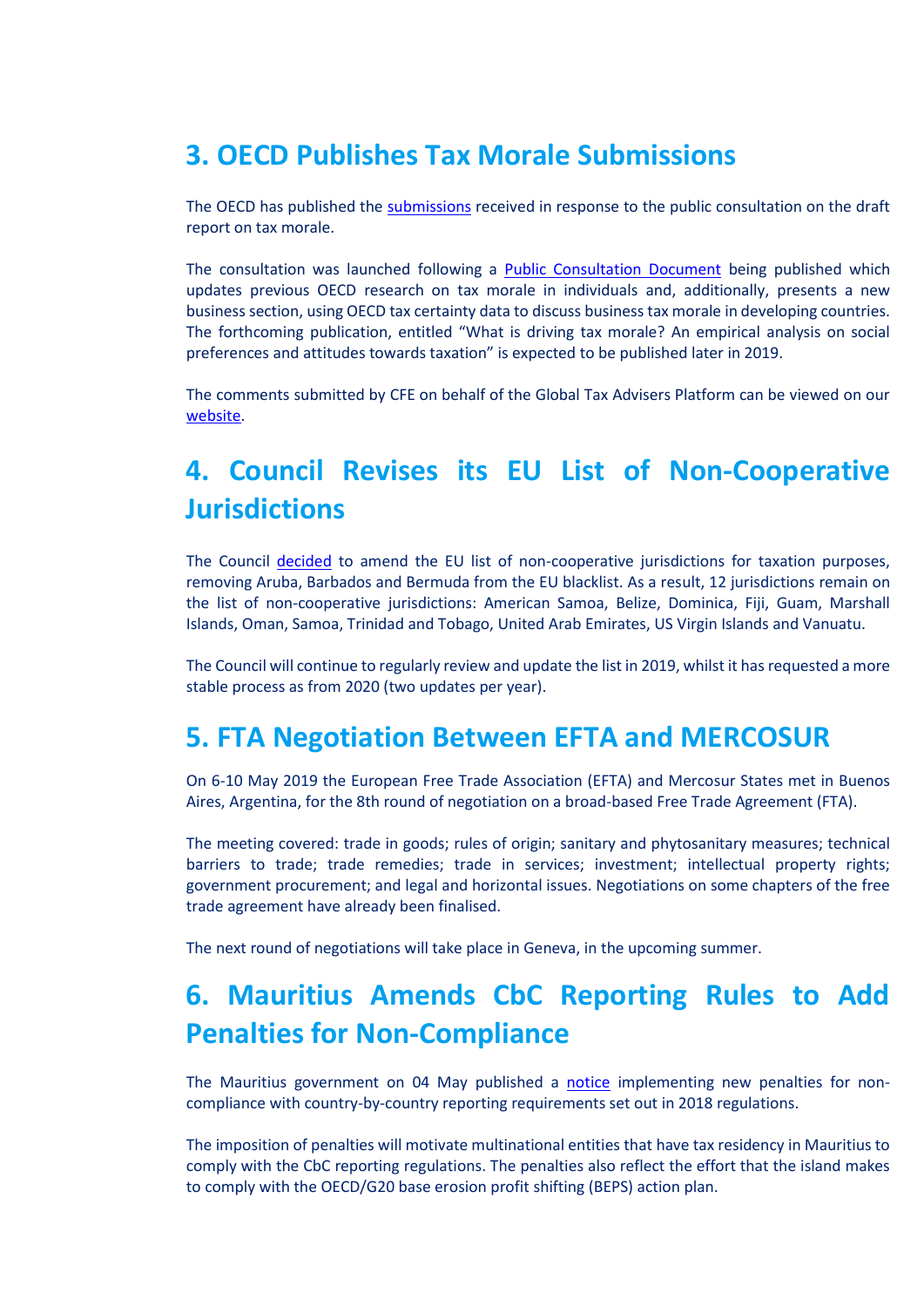According to the notice, if a taxpayer fails to comply with any CbC reporting obligation, it will be liable to a penalty of MUR 5,000. If that penalty is imposed and the non-compliance continues, the taxpayer will be subject to an additional penalty of MUR 10,000 per month for every month the non-compliance continues, up to MUR 120,000.

Taxpayers may also be liable for a penalty of up to MUR 50,000 if they deliberately provide inaccurate information or discover the inaccuracy at a later time and fail to inform the director general of the Mauritius Revenue Authority.

### **7. New Peru Transfer Pricing Guidance**

On 16 May, the Peruvian tax administration (*Superintendencia Nacional de Administración Tributaria – SUNAT*) issued [new transfer pricing guidance](https://taxadviserseurope.us16.list-manage.com/track/click?u=0823f78338ab363b7e312367d&id=4ea98f18fa&e=d675bf34cb) addressing the tax treatment of transfers of undervalued Peruvian entity shares involving foreign related parties.

The guidance stipulates that any transfer pricing adjustment on the transfer of a Peruvian entity's shares involving a foreign related party would affect both the acquirer and issuer if there would be less Peruvian income tax or greater allowed deductions or costs applying Peruvian income tax laws.

The new SUNAT guidance aims to reduce the incidence of international double taxation.

### **8. Uganda Rolls out Digital Tax Stamps**

The Uganda Revenue Authority (URA) recently announced the roll out of digital tax stamps. The first goods to be affected are cigarettes, where changes apply from May 2019 and alcoholic beverages, where they will apply from July 2019. Soft drinks such as water and soda will be included in August and September 2019.

Digital tax stamps are physical paper stamps which are applied to goods or their packaging, and contains security features and codes to prevent fraud: tamper-proof features. A product is affixed with a stamp that gives real time information to the Uganda Revenue Authority (URA), policy makers and consumers.

The digital tax stamps aim to inhibit illicit and smuggled goods, ensure fair competition, and protect consumers against harmful and counterfeit products.

# **9. Albania Signs the Multilateral OECD BEPS Convention**

On 28 May, Albania signed the OECD Multilateral Convention to Implement Tax Treaty Related Measures to Prevent Base Erosion and Profit Shifting and became the 88th jurisdiction to join the BEPS MLI Convention. The BEPS convention aims to combat tax avoidance by multinational enterprises (MNEs) through prevention of Base Erosion and Profit Shifting (BEPS).

The BEPS multilateral instrument was negotiated within the framework of the OECD G20 BEPS project and enables countries and jurisdictions to swiftly modify their bilateral tax treaties to implement some of the measures agreed. The MLI entered into force on 1st July 2018.